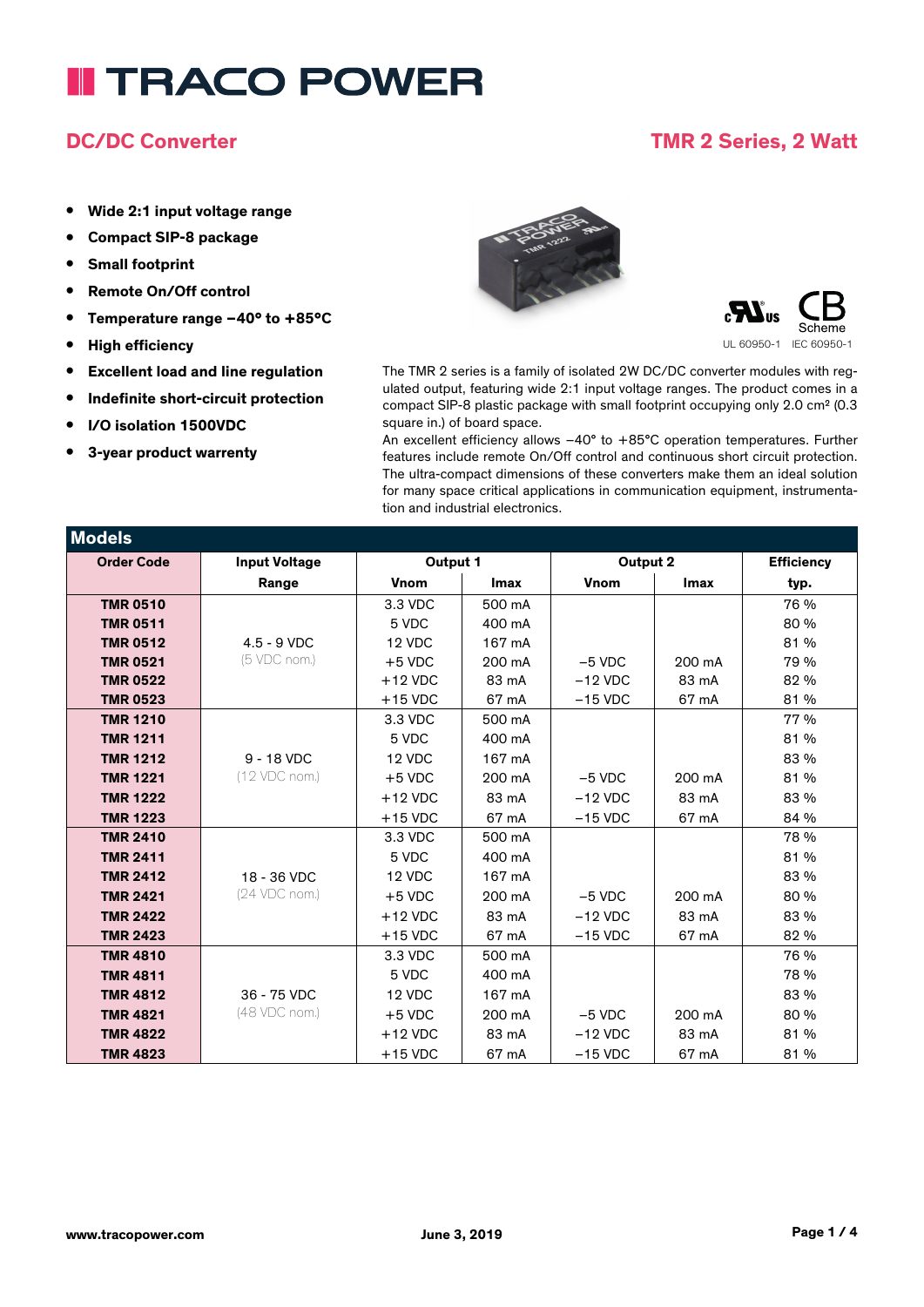| <b>Input Specifications</b> |                |                                                  |  |
|-----------------------------|----------------|--------------------------------------------------|--|
| Input Current               | - at no load   | 5 Vin models: <b>35 mA typ.</b>                  |  |
|                             |                | 12 Vin models: 20 mA typ.                        |  |
|                             |                | 24 Vin models: 15 mA typ.                        |  |
|                             |                | 48 Vin models: <b>8 mA typ.</b>                  |  |
|                             | - at full load | 5 Vin models: 645 mA max.                        |  |
|                             |                | 12 Vin models: $242$ mA max.                     |  |
|                             |                | 24 Vin models: 117 mA max.                       |  |
|                             |                | 48 Vin models: 62 mA max.                        |  |
| Surge Voltage               |                | 5 Vin models: <b>15 VDC max.</b> (100 ms max.)   |  |
|                             |                | 12 Vin models: <b>36 VDC max.</b> (100 ms max.)  |  |
|                             |                | 24 Vin models: <b>50 VDC max.</b> (100 ms max.)  |  |
|                             |                | 48 Vin models: <b>100 VDC max.</b> (100 ms max.) |  |
| Recommended Input Fuse      |                | 5 Vin models: <b>1600 mA</b> (slow blow)         |  |
|                             |                | 12 Vin models: <b>1000 mA</b> (slow blow)        |  |
|                             |                | 24 Vin models: 1000 mA (slow blow)               |  |
|                             |                | 48 Vin models: 1000 mA (slow blow)               |  |
| Input Filter                |                | <b>Internal Capacitor</b>                        |  |

| <b>Output Specifications</b>    |                                 |                                         |                                                |
|---------------------------------|---------------------------------|-----------------------------------------|------------------------------------------------|
| <b>Voltage Set Accuracy</b>     |                                 |                                         | $±1\%$ max.                                    |
| Regulation                      | - Input Variation (Vmin - Vmax) | single output models: 0.2% max.         |                                                |
|                                 |                                 | dual output models: 0.2% max.           |                                                |
|                                 | $-$ Load Variation (10 - 90%)   | single output models: 0.5% max.         |                                                |
|                                 |                                 |                                         | dual output models: 0.8% max. (Output 1)       |
|                                 |                                 |                                         | 0.8% max. (Output 2)                           |
|                                 | - Cross Regulation              | dual output models: 5% max.             |                                                |
|                                 | (25% / 100% asym. load)         |                                         |                                                |
| Ripple and Noise                | - 20 MHz Bandwidth              |                                         | 50 mVp-p typ.                                  |
| Capacitive Load                 | - single output                 | 3.3 Vout models: 2'200 µF max.          |                                                |
|                                 |                                 |                                         | 5 Vout models: 1'000 µF max.                   |
|                                 |                                 | 12 Vout models: 170 µF max.             |                                                |
|                                 | - dual output                   |                                         | 5 / -5 Vout models: 470 / 470 µF max.          |
|                                 |                                 | 12 / -12 Vout models: 100 / 100 µF max. |                                                |
|                                 |                                 | 15 / -15 Vout models: 47 / 47 µF max.   |                                                |
| Minimum Load                    |                                 |                                         | Not required                                   |
| <b>Temperature Coefficient</b>  |                                 |                                         | ±0.02 %/K max.                                 |
| Start-up Time                   |                                 |                                         | 5 ms typ.                                      |
| <b>Short Circuit Protection</b> |                                 |                                         | Continuous, Automatic recovery                 |
| <b>Transient Response</b>       | - Response Time                 |                                         | 500 µs typ. (25% Load Step)                    |
|                                 |                                 |                                         |                                                |
| <b>Safety Specifications</b>    |                                 |                                         |                                                |
| Safety Standards                | - IT / Multimedia Equipment     |                                         | IEC 60950-1                                    |
|                                 |                                 |                                         | EN 60950-1                                     |
|                                 |                                 |                                         | UL 60950-1                                     |
|                                 | - Certification Documents       |                                         | www.tracopower.com/overview/tmr2               |
| <b>Pollution Degree</b>         |                                 |                                         | PD 2: Office or Laboratory Environments        |
|                                 |                                 |                                         |                                                |
| <b>EMC Specifications</b>       |                                 |                                         |                                                |
| <b>EMC Emissions</b>            | - Conducted Emissions           |                                         | EN 55032 class A (with external filter)        |
|                                 |                                 |                                         | <b>EN 55032 class B</b> (with external filter) |
|                                 | - Radiated Emissions            |                                         | <b>EN 55032 class A</b> (with external filter) |
|                                 |                                 |                                         | <b>EN 55032 class B</b> (with external filter) |

All specifications valid at nominal input voltage, full load and +25°C after warm-up time unless otherwise stated.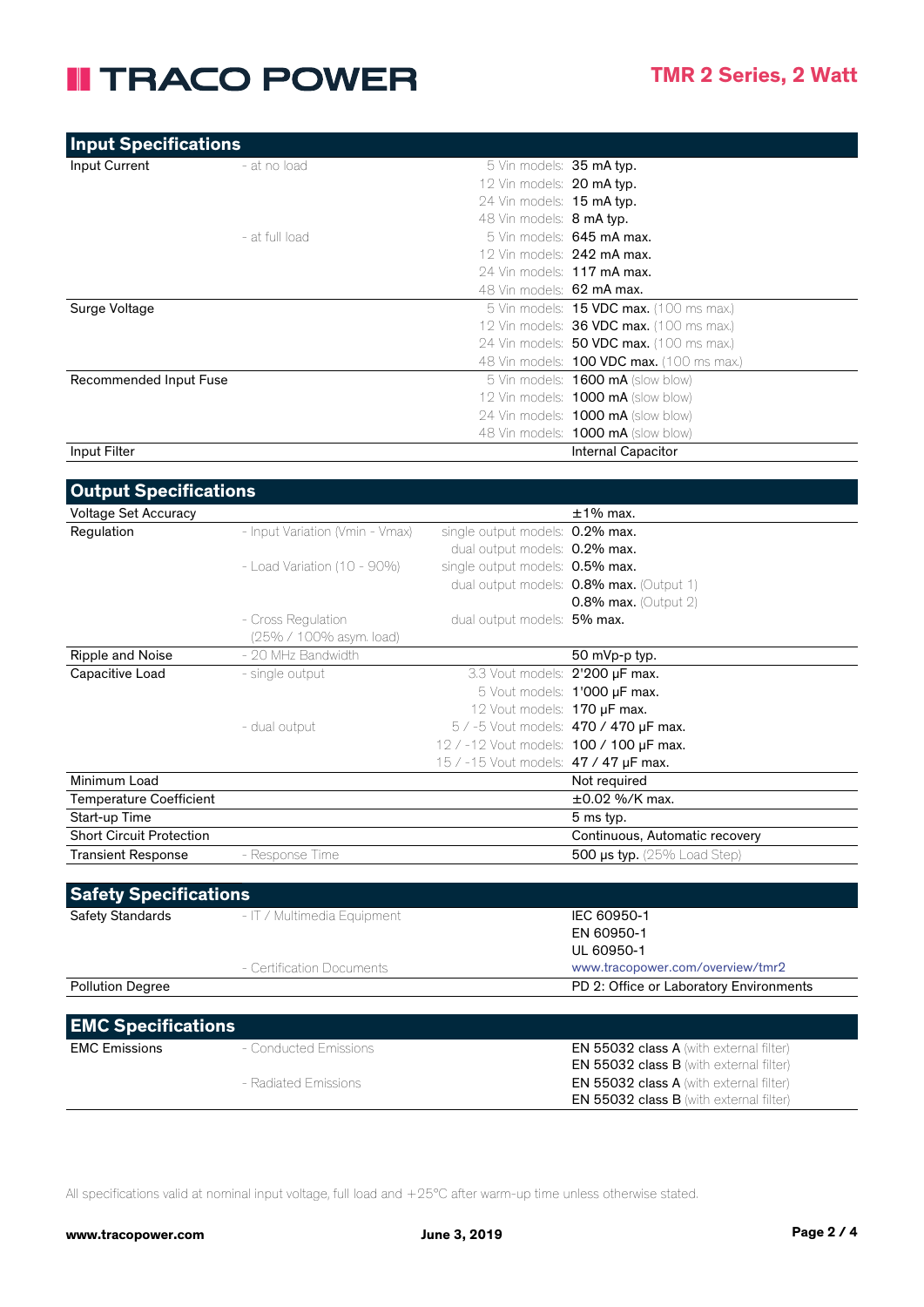### **TMR 2 Series, 2 Watt**

| <b>EMC Immunity</b>              | - Electrostatic Discharge       | Air: EN 61000-4-2, ±8 kV, perf. criteria A        |
|----------------------------------|---------------------------------|---------------------------------------------------|
|                                  |                                 | Contact: EN 61000-4-2, ±6 kV, perf. criteria A    |
|                                  | - RF Electromagnetic Field      | EN 61000-4-3, 10 V/m, perf. criteria A            |
|                                  | - EFT (Burst)                   | EN 61000-4-4, ±2 kV, perf. criteria A             |
|                                  | - Surge                         | EN 61000-4-5, ±1 kV, perf. criteria A             |
|                                  |                                 | Ext. Input Component: Nippon KY 220 µF, 48 mOhm   |
|                                  | - Conducted RF Disturbances     | EN 61000-4-6, 10 Vrms, perf. criteria A           |
|                                  | - PF Magnetic Field             | EN 61000-4-8, 100 A/m, perf. criteria A           |
|                                  |                                 |                                                   |
| <b>General Specifications</b>    |                                 |                                                   |
| <b>Relative Humidity</b>         |                                 | 95% max. (non condensing)                         |
| <b>Temperature Ranges</b>        | - Operating Temperature         | $-40^{\circ}$ C to $+92^{\circ}$ C                |
|                                  | - Case Temperature              | $+100^{\circ}$ C max.                             |
|                                  | - Storage Temperature           | $-55^{\circ}$ C to $+125^{\circ}$ C               |
| <b>Power Derating</b>            | - High Temperature              | 6.67 %/K above 85°C                               |
| <b>Cooling System</b>            |                                 | Natural convection (20 LFM)                       |
| <b>Altitude During Operation</b> |                                 | 12'000 m max.                                     |
| <b>Switching Frequency</b>       |                                 | 100 - 650 kHz (RCC)                               |
| Insulation System                |                                 | <b>Functional Insulation</b>                      |
| <b>Isolation Test Voltage</b>    | - Input to Output, 60 s         | 1'600 VDC                                         |
| <b>Isolation Resistance</b>      | - Input to Output, 500 VDC      | 1'000 MOhm min.                                   |
| <b>Isolation Capacitance</b>     | - Input to Output, 100 kHz, 1 V | 200 pF max.                                       |
| Reliability                      | - Calculated MTBF               | 4'900'000 h (MIL-HDBK-217F, ground benign)        |
| Environment                      | - Vibration                     | MIL-STD-810F                                      |
|                                  | - Mechanical Shock              | MIL-STD-810F                                      |
|                                  | - Thermal Shock                 | MIL-STD-810F                                      |
| <b>Housing Material</b>          |                                 | Non-conductive Plastic (UL94 V-0 rated)           |
| <b>Potting Material</b>          |                                 | Silicone (UL94 V-0 rated)                         |
| <b>Connection Type</b>           |                                 | THD (Through-Hole Device)                         |
| Weight                           |                                 | 4.8 <sub>g</sub>                                  |
| <b>Remote Control</b>            | - Current Controlled Remote     | On: open circuit                                  |
|                                  |                                 | Off: 2 to 4 mA current (internal 1 kOhm resistor) |
|                                  | - External Circuit Proposal     | www.tracopower.com/info/current-remote.pdf        |
|                                  | - Off Idle Input Current        | 2.5 mA max.                                       |
| Environmental Compliance - Reach |                                 | www.tracopower.com/info/reach-declaration.pdf     |
|                                  | $-RoHS$                         | www.tracopower.com/info/rohs-declaration.pdf      |
|                                  |                                 |                                                   |
|                                  |                                 |                                                   |

#### **Supporting Documents**

Overview Link (for additional Documents) www.tracopower.com/overview/tmr2

All specifications valid at nominal input voltage, full load and +25°C after warm-up time unless otherwise stated.